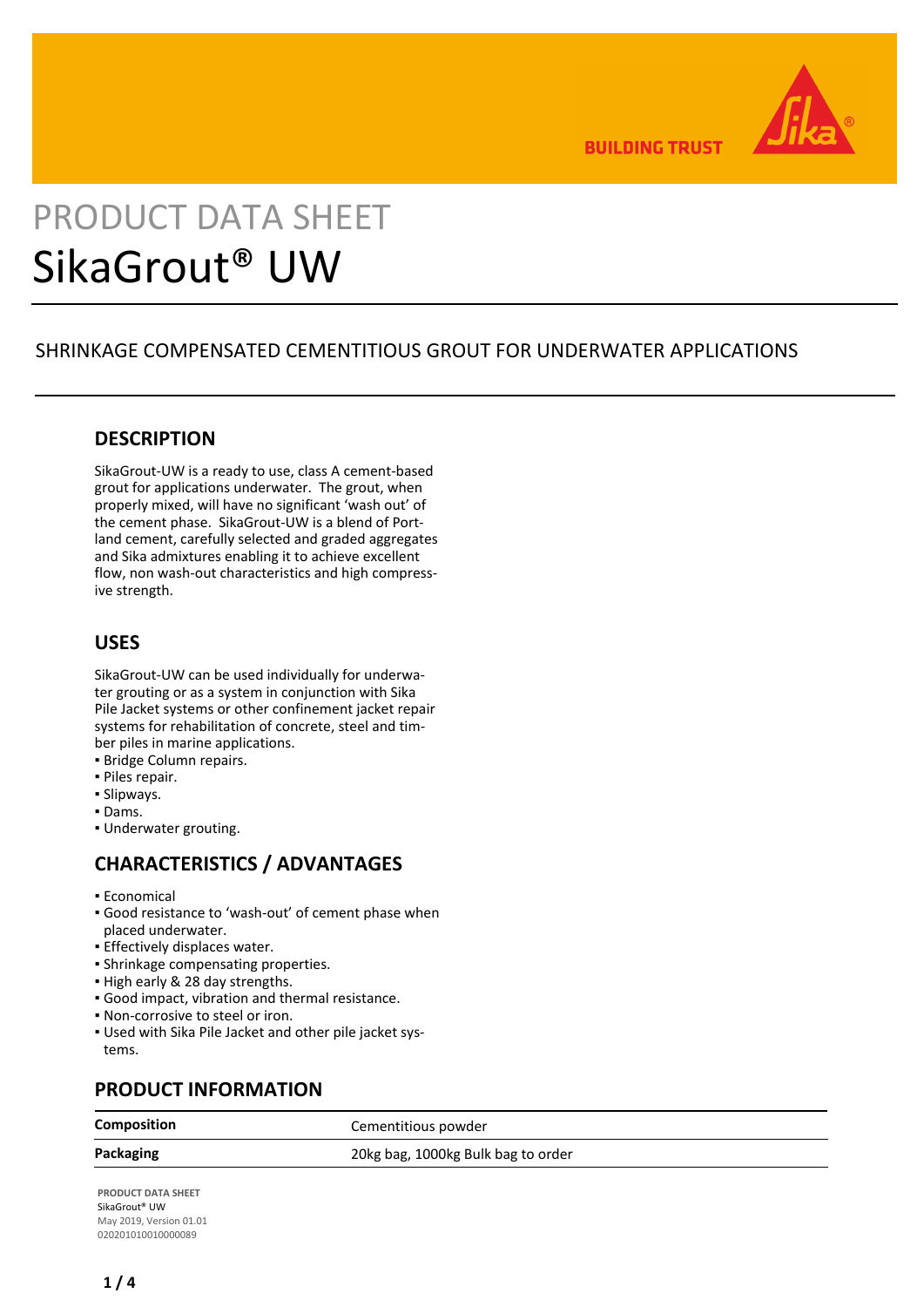| Appearance / Colour         | Grey Cement powder                                                    |                     |
|-----------------------------|-----------------------------------------------------------------------|---------------------|
| <b>Shelf life</b>           | 12 months when stored in original sealed packaging in dry conditions. |                     |
| <b>Storage conditions</b>   | Store SikaGrout UW in dry conditions in un-opened original packaging. |                     |
| <b>Density</b>              | $2200\mathrm{kg/m}^3$ approx.(mixed)                                  |                     |
| <b>Maximum Grain Size</b>   | Maximum aggregate size approx.2mm                                     |                     |
| <b>Compressive Strength</b> | Time                                                                  | <b>Strength MPa</b> |
|                             | 1 Day                                                                 | >30 MPa             |
|                             | 7 Day                                                                 | >60 MPa             |
|                             | 28 Day                                                                | >70 MPa             |

(AS1478.2) 50mm x 50mm cubes

| <b>Tensile Adhesion Strength</b> | >2.0MPa to submerged concrete                                                                                                                                                                                                                                                                                                                                                                                                           |  |
|----------------------------------|-----------------------------------------------------------------------------------------------------------------------------------------------------------------------------------------------------------------------------------------------------------------------------------------------------------------------------------------------------------------------------------------------------------------------------------------|--|
| <b>Mixing Ratio</b>              | 3.5-3.7Lt per 20kg                                                                                                                                                                                                                                                                                                                                                                                                                      |  |
| Yield                            | 11 litres per 20kg bag                                                                                                                                                                                                                                                                                                                                                                                                                  |  |
| <b>Laver Thickness</b>           | SikaGrout-UW can be placed in thicknesses of up to 100mm above water,<br>and<br>200mm underwater. Any grout pour that exceeds this should be done in<br>stages, or have stone aggregate added to it, to reduce the exothermic heat.<br>When adding aggregate, use SikaGrout Aggregate or smooth rounded ag-<br>gregate, ranging from 2mm<br>to 10mm. It is recommended that the maximum aggregate addition is 20 kg<br>of SikaGrout-UW. |  |
| <b>Pot Life</b>                  | 20 minutes approx. @20°C                                                                                                                                                                                                                                                                                                                                                                                                                |  |
| <b>Setting Time</b>              | Initial - 5 hrs 30 mins @ $20^{\circ}$ C<br>Final - 6 hrs 15 mins @ 20 $\degree$ C                                                                                                                                                                                                                                                                                                                                                      |  |

### **SUBSTRATE QUALITY / PRE-TREATMENT**

All surfaces must be clean, sound and free from oils, grease or other surface

contaminants. If the concrete surface is defective, or has laitance, it must be

cut back to a sound base.

Permanently immersed substrates should be prepared by sand blasting or

high pressure water jet. Non-permanently immersed substrates can also be

prepared this way, or by scabbling.

### **MIXING**

Equipment

SikaGrout-UW must be mechanically mixed using a mechanical forced action

grout mixer. It is essential that mixing is carried out in a manner so that the

grouting operation may continue without interruption. Mixing

Always add powder to the water. Place approximately 70% of the total water content into the bucket.

Add powder slowly to the water while mixing till bag is empty. Then slowly add remaining 30% of the water component is to be added while continuing to mix. The total water required for each 20kg bag of powder

is 3.7 litres. Mix the

grout until it appears homogenous (3 to 5 minutes). Al-

low to stand so any

entrapped air can escape. Do not add more water to increase flow of grout if a mix has stiffened due to time delays. If grout is unworkable, discard.

#### **APPLICATION**

#### **CURING TREATMENT**

#### **CLEANING OF EQUIPMENT**

Cleaning of uncured material with water. Cured material can only be removed by mechanical means.

# **FURTHER INFORMATION**

# **IMPORTANT CONSIDERATIONS**

# **BASIS OF PRODUCT DATA**

All technical data stated in this Data Sheet are based on laboratory tests. Actual measured data may vary due to circumstances beyond our control.

# **LOCAL RESTRICTIONS**

# **ECOLOGY, HEALTH AND SAFETY**

▪ Avoid contact with the skin.

**PRODUCT DATA SHEET** SikaGrout® UW May 2019, Version 01.01 020201010010000089

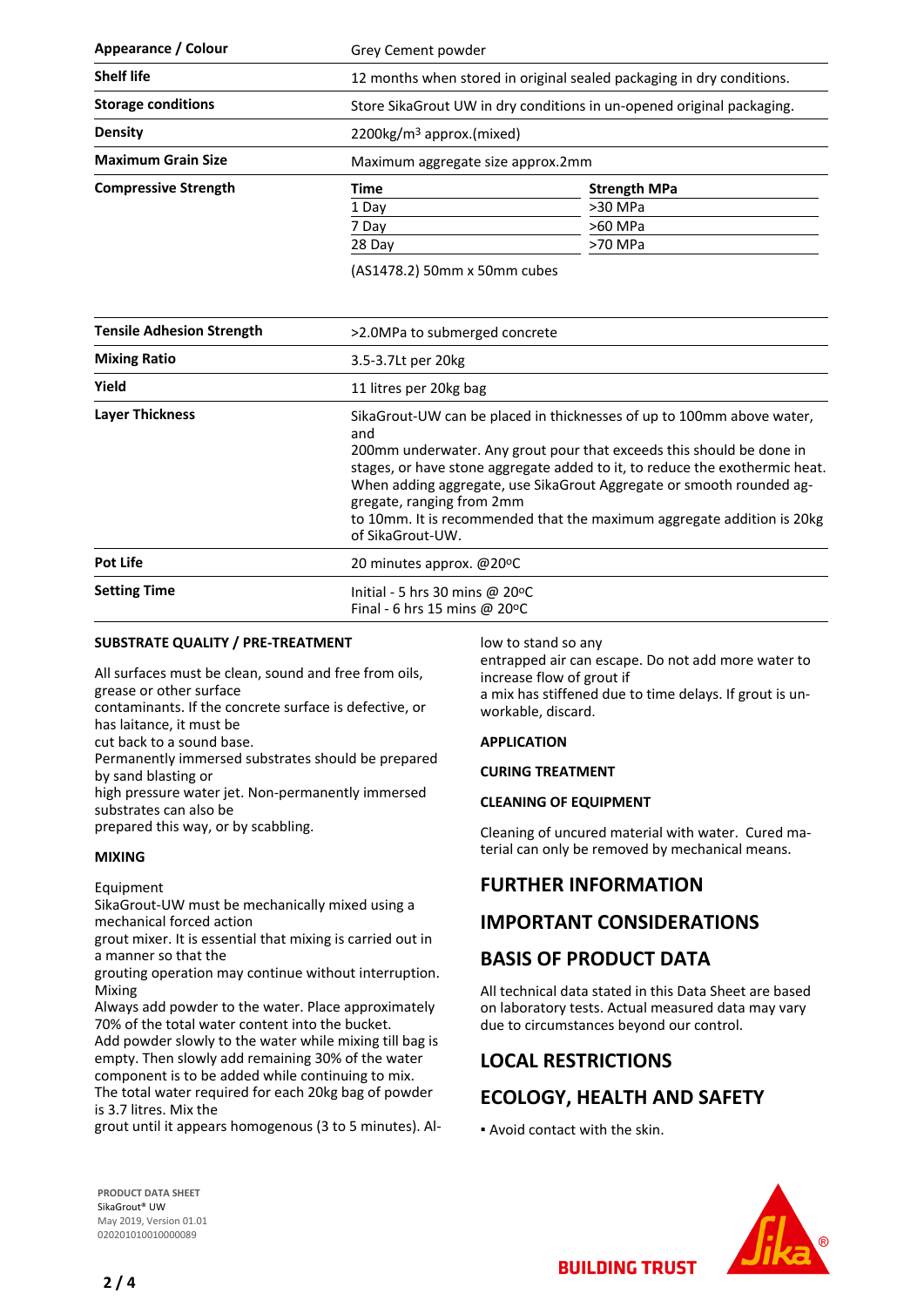- **Protective gloves and clothing are recommended** when mixing or using this product.
- A full Material Safety Data Sheet is available from Sika on request.

# **LEGAL NOTES**

Disclaimer

Sikagrout and Sikadur products are tested in accordance with Australian

Standards and/or Internationally accepted Standards. The published

performance data is achieved by testing strictly in accordance to the

procedures of these standards.

Any test procedures performed by others on our products that are not in strict

accordance with the standard in every facet will likely produce results different

from the published above. On site testing by others can be affected by

external factors such as incorrect mixing methods, poor sampling techniques,

varying temperatures, curing, crushing procedures etc. Sika can provide Certificates of Compliance of all

products delivered to site

prior to installation if required.

If results of site testing or testing facilities by others vary from the Sika

published data we recommend the following items be reviewed before

contacting the manufacturer as one or all of these items could be influencing

the results attained on site.

These include but are not limited to the following: site conditions, ambient,

substrate and product temperature, mixing equipment, mixer speed, pump

equipment, contractor experience, and incorrect test methods.

Sika Australia do not take responsibility nor have to make a case for any such

tests where results of testing by others do not achieve the published data as

above.

Important Information

The information, and, in particular, the recommendations relating to the

application and end-use of Sika's products, are given in good faith based on

Sika's current knowledge and experience of the products when properly

stored, handled and applied under normal conditions. In practice, the

differences in materials, substrates and actual site conditions are such that no

warranty in respect of merchantability or of fitness for a particular purpose,

nor any liability arising out of any legal relationship whatsoever, can be

inferred either from this information, or from any written recommendations, or

from any other advice offered. The proprietary rights of third parties must be

observed. All orders are accepted subject of our terms

**PRODUCT DATA SHEET** SikaGrout® UW May 2019, Version 01.01 020201010010000089



**BUILDING TRUST** 

and conditions of sale.

Users should always refer to the most recent issue of the Technical Data

Sheet for the product concerned, copies of which will be supplied on request.

PLEASE CONSULT OUR TECHNICAL DEPARTMENT FOR FURTHER

INFORMATION.